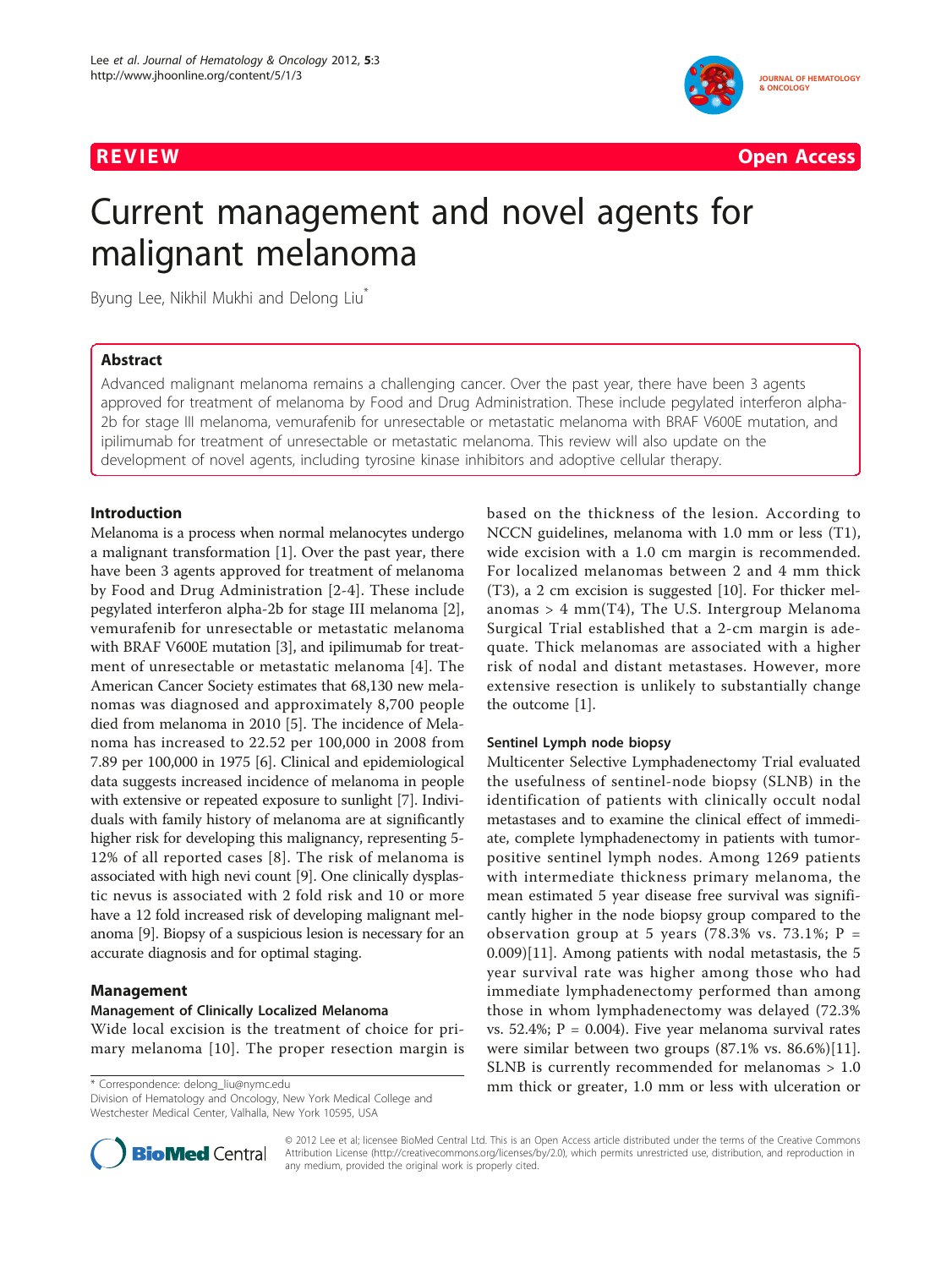mitotic rate more than or equal to 1 per mm2 and resectable solitary in-transit stage III disease.

#### Adjuvant Systemic Therapy High Dose Interferon

It is well known that the immune system responds naturally to melanoma and that immune modulation can be therapeutic for advanced melanoma [[1](#page-6-0)]. The effect of interferon alfa (IFN $\alpha$ ) as a single agent or in combination has been explored in various clinical trials. A randomized control study by Kirkwood et al of IFN alpha-2b administered at 20 MU/m2/d intravenously for 1 month and 10 MU/m2 three times per week subcutaneously for 48 weeks was compared to observation alone, conducted by the Eastern Cooperative Oncology Group (ECOG) 1684 in 287 patients who had  $> 4$  mm thick melanoma or were node positive (stage IIb/IIc/III) [[12\]](#page-6-0). A remarkable prolongation of disease free survival (DFS) (from 1.0 to 1.7 years  $P = .0023$ , one-sided) and prolongation of overall survival (OS) (from 2.8 to 3.8 years  $P = .0237$ , one-sided) was noticed with IFN alpha-2b therapy in this trial. The increase in median DFS and OS that results from this therapy is correlated with a 42% improvement in the fraction of patients who continues to be disease-free after treatment with IFN (from 26% to 37%) in comparison to observation [\[12](#page-6-0)]. On the basis of the results of the ECOG 1684 trial, the use of high-dose IFN2b for the adjuvant therapy of patients with stage IIB-III melanoma was approved by FDA in 1995 [[1](#page-6-0)].

ECOG 1690 was a prospective, randomized, three-arm intergroup trial which assessed the efficacy of high-dose IFN (HDI) alpha-2b (20 MU/m2 IV for 5 d/wk for 4 weeks; 10 MU/m2 SC 3 times/wk for 48 weeks) for 1 year and low-dose IFN (LDI) alpha-2b (3 MU SC 3 times/wk for 2 years) for 2 years versus observations (Obs) in high-risk (stage IIB and III) melanoma. The estimated 5 year RFS rates for the HDI, LDI, and Obs arms were 44%, 40%, and 35%, respectively [\[13](#page-6-0)]. Hence RFS benefit of IFN alpha2b is dose-dependent and significant for HDI. However, unlike ECOG 1684, the ECOG 1690 failed to show any difference in OS between different arms [\[13](#page-6-0)].

Additional pooled analysis of E1684, E1694, and E18952 confirmed an improvement in RFS in patients with high risk resected melanoma ( $P = .006$ ) but failed to demonstrate a significant improvement in overall survival. There are ongoing studies regarding modified dosing regimens, defining mechanism of action, and finding more effective combination regimens incorporating vaccines.

# Pegylated Interferon

European Organization for Research and Treatment of Cancer (EORTC) 18991 organized a study on stage III

melanoma patients, evaluating the efficacy and toxicity of long term pegylated interferon (PEG-IFN) vs. Observation. PEG-IFN (Induction at 6 μg/Kg/wk, sc, 8 weeks; followed by maintenance at 3 μg/Kg/wk, sc) therapy for 5 years was compared to Obs. in 1256 patients with stage III melanoma (any T, N1-2, M0 without in-transit metastases). Four-year relapse-free survival was significantly better in the interferon group in comparison to the observation group (45.6% vs. 38.9%). However, there was no significant effect of pegylated interferon on OS [[2\]](#page-6-0).

Based on this data from EORTC 18991, pegylated interferon received approval by the FDA in 2011 as adjuvant therapy for melanoma with nodal involvement, demonstrating a sustained impact on RFS in patients with lymph node positive melanoma. Weekly dose of pegylated interferon appears more convenient than 3 times weekly injection of high dose interferon [[2\]](#page-6-0).

When treating patients with adjuvant high-dose interferon or pegylated interferon, it should be based on individualization of each patient factoring in past medical history, performance status, and co-morbidities. According to NCCN guidelines, adjuvant treatment options for stage IIB or IIC melanoma (2.0-4.0 mm with ulceration or > 4.0 mm) include clinical trials, observation, or high-dose interferon. For stage III disease (positive nodes), options include clinical trials, observation or interferon alfa. In addition to interferon alfa, pegylated interferon is an option in completely resected stage III melanoma. Currently, high-dose interferon and pegylated interferon is category 2B due to its limited benefits compared to risks of possible side effects.

#### Adjuvant Radiation Treatment

Early stage melanoma is often cured with primary surgery. However, there are situations in which adjuvant radiation therapy (RT) should be considered. According to NCCN guidelines, the following situations should be considered for adjuvant RT: those with inadequate margins, high risk nodal disease such as multiple positive nodes, larger nodes, those with macrovascular extranodular soft tissue extension, melanoma involving cervical lymph nodes, and desmoplastic neurotropic melanoma which tends to be more aggressive.

#### Treatment of Unresectable Metastatic (Stage IV) Melanoma

The incidence of metastatic melanoma has increased over the past three decades, and the death rate continues to rise faster than the rate with most cancers [[14\]](#page-6-0). The survival rate for patients with metastatic melanoma is low, with an expected 2-year survival rate of 10 to 20%. In the United States alone, an estimated 8700 persons died from melanoma in 2010 [[5](#page-6-0)].

#### **Surgery**

A small group of patients may potentially benefit from surgery for distant metastatic (stage IV) melanoma. The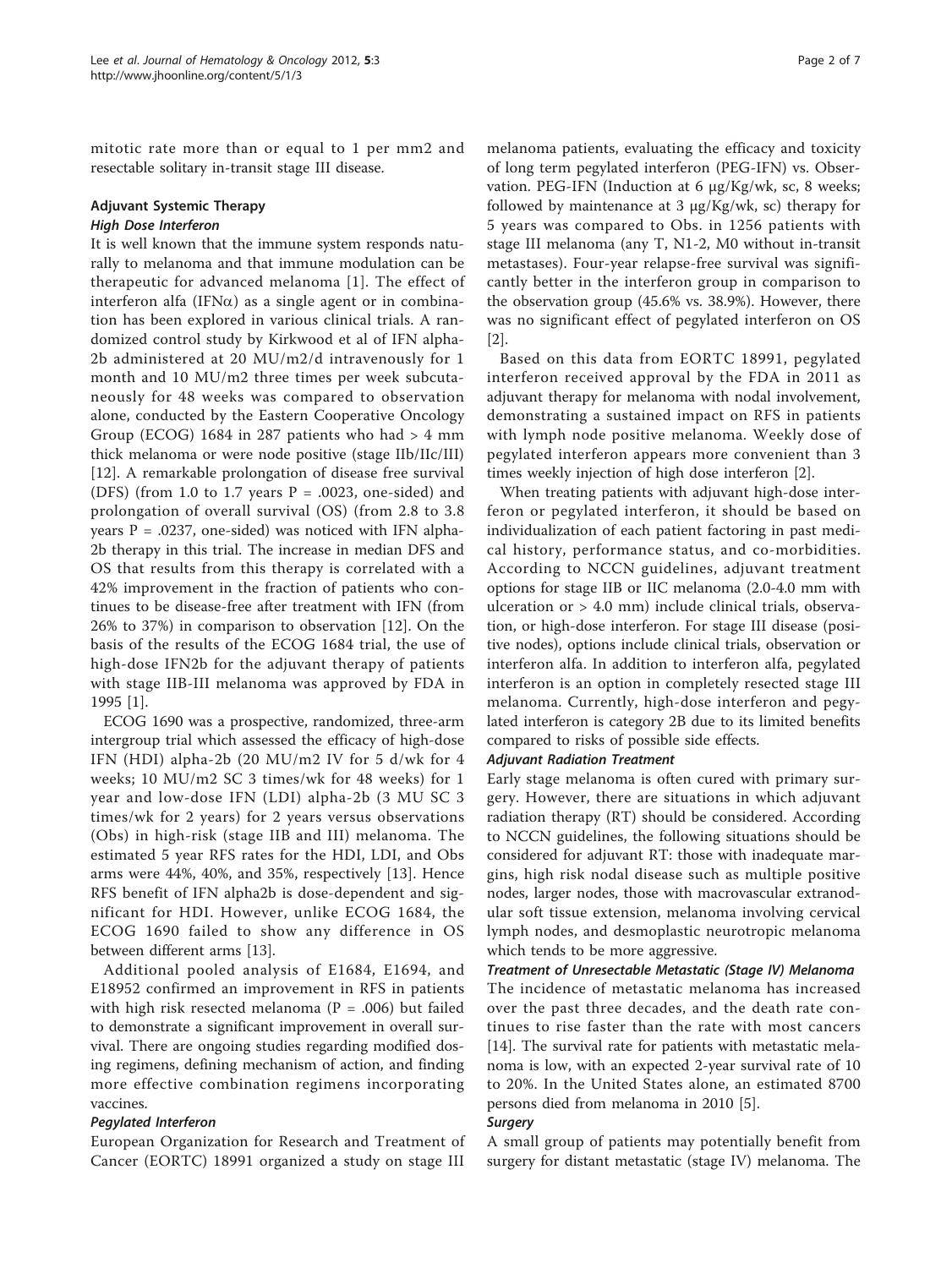benefit can be palliative in some patients and may be potentially curative in selected few cases [[1](#page-6-0)]. Situations in which the benefit of surgery is definitive include: anemia secondary to occult bleeding from intestinal metastasis, small bowel metastasis resulting in bowel obstruction, cutaneous or subcutaneous ulceration due to metastasis, neurologic symptoms as a result of lymph node metastasis, symptomatic brain metastasis, and lifethreatening hemorrhage due to metastasis. There is no standard adjuvant therapy post resection of metastatic melanoma [[1](#page-6-0)].

# **Chemotherapy**

In 1975, dacarbazine (DTIC) became the first chemotherapeutic agent approved by FDA for the treatment of metastatic melanoma. The response rates with dacarbazine were 15-25%, with median response durations of 5-6 months, but less than 5% of complete responses [[15\]](#page-6-0). Temozolomide and fotemustine have also been compared with DTIC [[16](#page-6-0),[17](#page-6-0)]. A number of regimens combining dacarbazine with other cytotoxic agents, tamoxifen, or interferon alfa have shown promising response rates in single-institution phase 2 trials and potential survival advantages in phase 3 trials. However, despite extensive investigation, no randomized controlled trials have proven these approaches to be superior to dacarbazine alone [\[15\]](#page-6-0).

# Immunotherapy for Systemic Treatment of Stage IV Melanoma

Immunotherapy for melanoma and other cancer types have been widely studied [[18](#page-6-0)]. Interleukin-2, monoclonal antibodies, and cellular therapy have been in active clinical and preclinical trials.

#### High-dose Interleukin-2

The intravenous administration of high-dose interleukin-2 (IL-2) constitutes an effective treatment for patients with metastatic melanoma and the treatment capable of providing long-term complete responses and potential cure in these patients [[1\]](#page-6-0). IL-2 alone, is ineffective on cancer cells directly, and its antitumor activity is dependent on its ability to modulate immunologic responses in the host [\[19\]](#page-6-0). In the initial study of highdose IL-2 by Atkins et al, the overall response rate was 16% (95% CI, 12% to 21%), median duration of response for all responders was 8.9 months, fifty-eight percent of the responders remained progression-free at 12 months, the median survival duration for all patients in the study was 11.4 months, and there were no relapses in responding patients after 30 months [[19\]](#page-6-0). The uniqueness of IL-2 therapy is its capability to mediate durable complete responses in patients with widespread metastatic disease. With a median follow-up of 62 months, 47% of the responding patients were still alive [[19\]](#page-6-0). Although chemotherapy regimens and high-dose IL-2

show similar regression rates, only high-dose IL-2 is capable of achieving the level of durable complete responses [[1\]](#page-6-0). High-dose IL-2 was approved by the FDA for the treatment of metastatic melanoma in January 1998 due to its ability to mediate durable responses. Most of the severe toxicities resembled the clinical manifestations of septic shock such as hypotension, supraventricular tachycardia, and respiratory distress syndrome. Nausea, vomiting, and diarrhea were common, but life-threatening gastrointestinal side effects were rare. Mental status changes were also common and could be severe. Although elevations of creatinine levels were common, all patients were able to recover renal function after completion of therapy. Infections were reported in 15% of patients, with life-threatening infections or sepsis occurring in 3%[\[19](#page-6-0)].

# Novel Agents for Targeted Therapy Ipilimumab

Cytotoxic T lymphocyte-associated antigen 4 (CTLA-4) is an immunomodulatory molecule, expressed on both CD8+ and CD4+ T cells, allowing peripheral tolerance by suppressing T-cell activation and proliferation (Figure [1\)](#page-3-0)[\[1](#page-6-0)]. Activation through CTLA-4 results in a reduction in T-cell responsiveness and increases the threshold for T-cell activation [[1\]](#page-6-0). Blockade of CTLA-4 function results in enhancement of antitumor immunity, since tumors primarily express non-mutated, self-antigens. Closer look on these findings in clinical trials revealed that the utilization of an anti-CTLA-4 blocking antibody mediated objective responses in approximately 15% of patients with metastatic melanoma [\[20](#page-6-0)].

Ipilimumab, a fully humanized IgG1 monoclonal antibody, blocks CTLA-4, thus amplifying T-cell activation and proliferation [[21\]](#page-6-0). Ipilimumab has shown activity in patients with metastatic melanoma when it was used as monotherapy in phase 2 study [[22\]](#page-6-0).

A dose-dependent response was seen in group receiving ipilimumab at a dose of 10 mg per kilogram in a phase 2 study [[22\]](#page-6-0). In the randomized phase 2 study by Hersh et al combination of DTIC and Ipilimumab was associated with durable objective responses without new adverse events [\[23\]](#page-6-0).

Ipilimumab has also demonstrated activity when combined with other agents, including cancer vaccines [\[20](#page-6-0)]. One well-studied cancer vaccine consists of Human Leukocyte Antigen (HLA) A-201 restricted peptides derived from the melanoma protein, glycoprotein 100 (gp100). Monotherapy with gp100 generates immune responses but has limited antitumor activity [\[24](#page-6-0)]. With no proven standard of care, Hodi et al. used gp100 as an active control for phase 3 study, which evaluated whether ipilimumab with or without gp100 improves overall survival, as compared with gp100 alone, among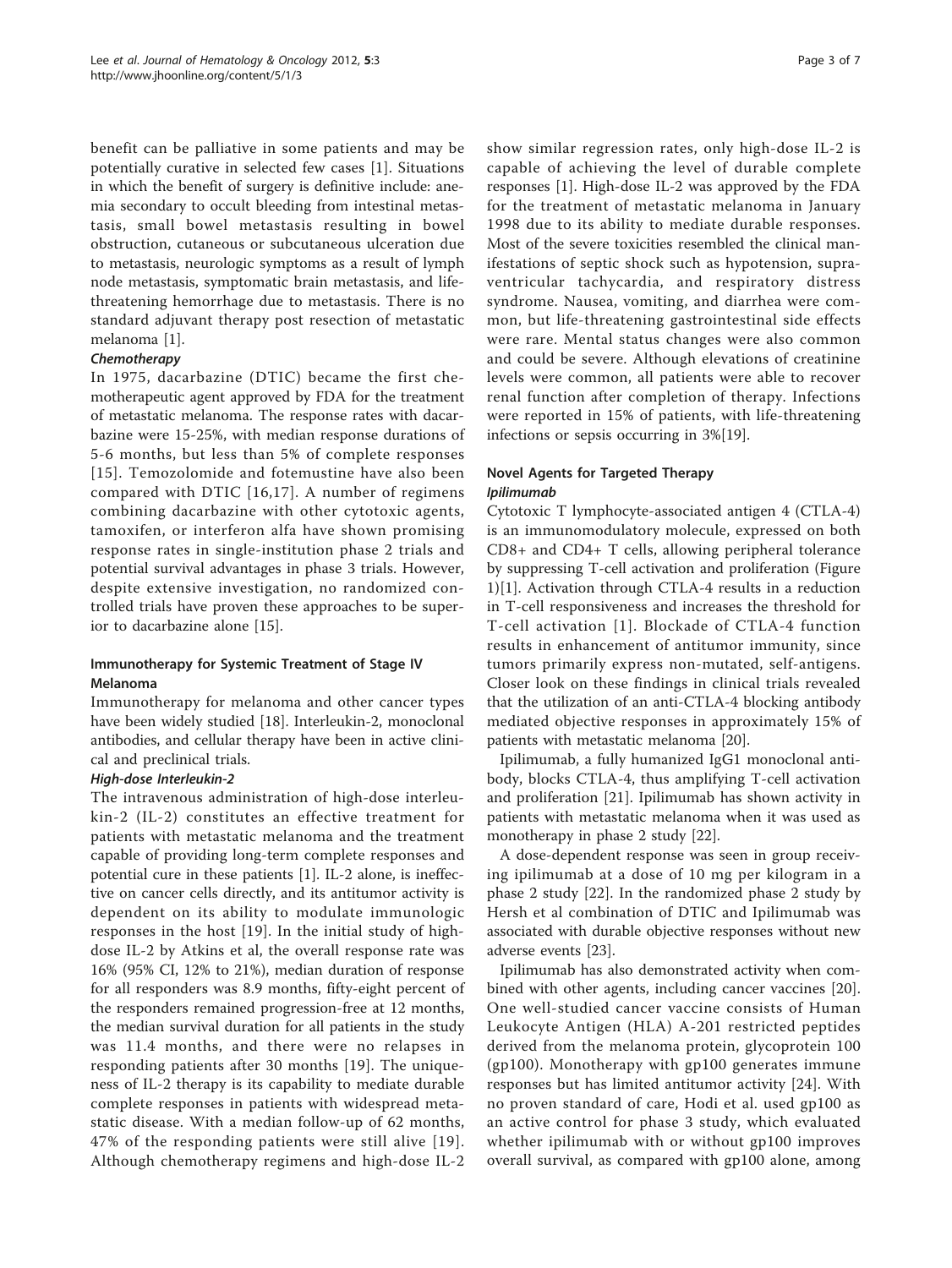<span id="page-3-0"></span>

patients with metastatic melanoma [[4](#page-6-0)]. The median overall survival in the ipilimumab-plus-gp100 group was 10.0 months vs. 10.1 months in the ipilimumab-alone group and median overall survival is 6.4 months in the gp100-alone. OS rates in the ipilimumab-plus-gp100 group, the ipilimumab-alone group, and the gp100-alone group, respectively, were 43.6%, 45.6%, and 25.3% at 12 months, 30.0%, 33.2%, and 16.3% at 18 months, and 21.6%, 23.5%, and 13.7% at 24 months [[4\]](#page-6-0). According to Hodi et al., the effect of ipilimumab on overall survival was independent of age, sex, baseline serum lactate dehydrogenase levels, metastasis stage of disease, and previous exposure interleukin-2 therapy [[4\]](#page-6-0).

Dacarbazine has been the drug most frequently compared with new agents or combination therapies in randomized trials involving patients with melanoma, although it has never been shown to improve survival in randomized, controlled studies [\[25](#page-6-0)]. Phase 3 study was conducted by Wolchok et al. to determine whether ipilimumab (at a dose of 10 mg per kilogram) plus dacarbazine, as compared with dacarbazine and placebo improves overall survival in patients with previously untreated metastatic melanoma [\[26](#page-6-0)]. The median overall survival in the ipilimumab-dacarbazine group was 11.2 month and 9.1 months in the dacarbazine group, with estimated survival rates in the two groups, respectively, of 47.3% and 36.3% at 1 year, 28.5% and 17.9% at 2 years, and 20.8% and 12.2% at 3 years. There was a 24% decrease in the risk of progression in the ipilimumab-

dacarbazine group as compared with the dacarbazine group (hazard ratio for progression,  $0.76$ ;  $P = 0.006$ )[[26](#page-6-0)]. However, there was a higher incidence in the ipilimumab-dacarbazine group than in the dacarbazine group included elevation of alanine aminotransferase levels (in 33.2% of patients vs. 5.6%), elevation of aspartate aminotransferase levels (29.1% vs. 5.6%), diarrhea (36.4% vs. 24.7%), pruritus (29.6% vs. 8.8%), and rash (24.7% vs. 6.8%)[[26](#page-6-0)]. Grade 3 or 4 adverse events occurred in 56.3% of patients receiving ipilimumab plus dacarbazine and in comparison 27.5% of patients receiving placebo plus dacarbazine ( $P < 0.001$ ). The most common grade 3 or 4 immune-mediated adverse reaction was immunemediated hepatitis, which was observed in 78 patients in the ipilimumab-dacarbazine group (31.6%) and in 6 patients in the dacarbazine group (2.4%). Grade 3 or 4 immune-mediated enterocolitis was detected in 12 patients in the ipilimumab-dacarbazine group (4.9%) and no patients in the dacarbazine group [[26](#page-6-0)]. The hepatic complications were generally reversible. Patients who received glucocorticoids or other immunosuppressant agents after the emergence of high-grade immunemediated hepatitis were 80.8% in the ipilimumab-dacarbazine group and 33.3% in the dacarbazine group. No patient died from the complications of immunemediated hepatitis or enterocolitis during the course of the study [[26\]](#page-6-0). Based on phase 3 studies by Hodi et al, and Wolchok et al, ipilimumab was approved by FDA in 2011 for treatment of unresectable or metastatic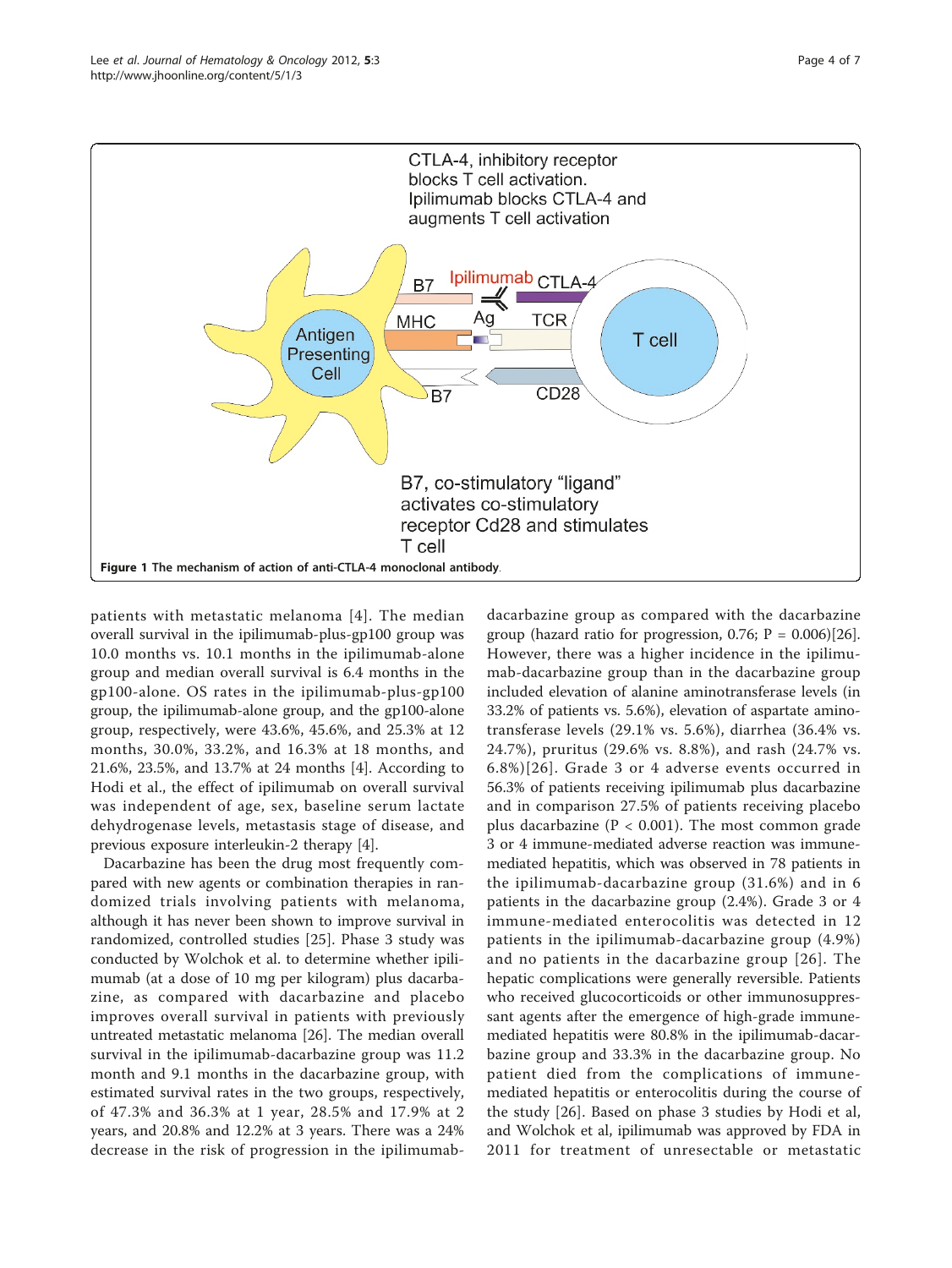melanoma at a dose of 10 mg per kilogram every 3 weeks for 4 doses.

#### Adoptive T-Cell Therapy

Adoptive T cell therapy (ATCT) consists of isolating tumor reactive lymphocytes from a cancer patient, growing and activating them in vitro, and infusing them back into same patient. ATCT was first described in 1988. Rosenberg et al used autologous tumor-infiltrating lymphocytes (TIL) derived from freshly resected metastatic melanomas.

Morgan et al did the first clinical trial that demonstrated anti-tumor responses by adoptive cell transfer of lymphocytes transduced with retroviral encoding T-cell receptors (TCR). The first clinical trial to successfully mediate the regression of human cancer by ATCT used genetically engineered autologous lymphocytes [\[27\]](#page-6-0). Sixteen patients were treated in the trial. These patients had lymphocytes with a TCR reactive with the melanoma-associated antigen recognized by T cells (MART1), which was isolated from highly reactive TIL. Two patients underwent regression of liver and lung hilum metastases respectively and both remained disease free 2 years later. TCRs with far greater affinity for the MART1 melanoma antigen have been identified and are now being evaluated in clinical gene therapy trials [\[28\]](#page-6-0).

Phage display techniques have been used to generate TCRs with 106 times the affinity of a natural TCR directed against the cancer- testis antigen NY-ESO-1 (present on common epithelial cancers and 10-50% of melanomas). Robbins et al recently conducted a clinical trial targeting the NY-ESO-1 antigen with TILs. The study showed objective responses in 6 out of 11 patients, of which 2 patients had complete response [[28\]](#page-6-0). These studies suggest ATCT can be a potent and effective therapy for malignant melanoma. A major problem is that it is highly personalized and labor-intensive which makes its commercial use difficult.

#### Vemurafenib

A search for mutations in the mitogen-activated protein (MAP) kinase pathway in various common cancers by Davies et al, revealed that 40% to 60% of melanomas, and a 7 to 8% of all cancers carry an activating mutation in the gene encoding the serine-threonine protein kinase BRAF (Figure [2\)](#page-5-0)[\[29,30\]](#page-6-0). Although other activating mutations are known (e.g., BRAF V600K and BRAF V600R), approximately 90% of these mutations result in the substitution of glutamic acid for valine at codon 600 (BRAF V600E)[[5\]](#page-6-0). This BRAF mutation makes it constitutively activated and leads to constitutive activation of the MAP kinase pathway [[31\]](#page-6-0).

Vemurafenib is a potent and specific inhibitor of BRAF with the V600E mutation. It has marked antitumor effects against melanoma cell lines with the BRAF V600E mutation only. It is inactive in the cell lines with wild type BRAF [[32](#page-6-0)].

Flaherty et al. conducted a Phase I and II trials for vemurafenib study in patients with unresectable, previously untreated stage IIIC or stage IV melanoma that tested positive for the BRAF V600E mutation [[31](#page-6-0)]. A phase 1 trial established the maximum tolerated dose to be 960 mg twice daily which showed responses against the tumor [[31\]](#page-6-0). A phase 2 trial involving patients who had received previous treatment for melanoma with the BRAF V600E mutation displayed a confirmed response rate of 53%, with a median duration of response of 6.7 months. The levels of phosphorylated extracellular signal-regulated kinase (ERK), cyclin D1, and Ki-67 were markedly reduced at day 15 as compared with baseline in all specimens examined. This study proposed that vemurafenib inhibited the MAP kinase pathway, resulting in decreased cyclin D1 levels and decreased proliferation. A marked decrease in tumor uptake of FDG was noted at day 15 in virtually all patients [[31\]](#page-6-0).

Subsequently, Phase III trial was conducted in 680 patients with previously untreated, unresectable stage IIIC or stage IV melanoma with BRAF V600E mutations. The patients were randomized to vemurafenib (960 mg po bid) or dacarbazine  $(1,000 \text{ mg/m}^2, \text{ IV}, \text{ q3w})$ [[33](#page-6-0)]. Patients were evaluated for tumor responses after weeks 6, 12, and then q9 weeks [[34\]](#page-6-0). There was an increase in median survival from 8 months for dacarbazine to 12.3 months for vemurafenib [[3](#page-6-0)]. Crossover of patients in the dacarbazine group was allowed subsequently to vemurafenib group, and the protocol was amended accordingly. Median follow-up for the interim analysis was 3.8 months for patients in the vemurafenib group and 2.3 months for those in the dacarbazine group [\[3\]](#page-6-0). A total of 672 patients were evaluated for OS. At 6 months, OS was 84% in the vemurafenib group compared to 64% in the dacarbazine group [[3](#page-6-0)]. Estimated median progression-free survival (PFS) in the vemurafenib group and in the dacarbazine group was 5.3 months and 1.6 months respectively [[3\]](#page-6-0).

The most common adverse events in the vemurafenib group were cutaneous events, arthralgias, and fatigue; photosensitivity skin reactions of grade 2 or 3 were seen in 12% of the patients. Among patients treated with vemurafenib, 18% were reported to have at least one squamous-cell carcinoma of the skin or keratoacanthoma [[3\]](#page-6-0). Median time to the appearance of a cutaneous squamous-cell carcinoma was 8 weeks; most of the carcinomas were resected, and in no case did they lead to treatment discontinuation. These squamous-cell carcinoma and keratoacanthoma type are well-differentiated tumors with very low invasive potential and virtually no metastatic capabilities [[31\]](#page-6-0). The mechanism of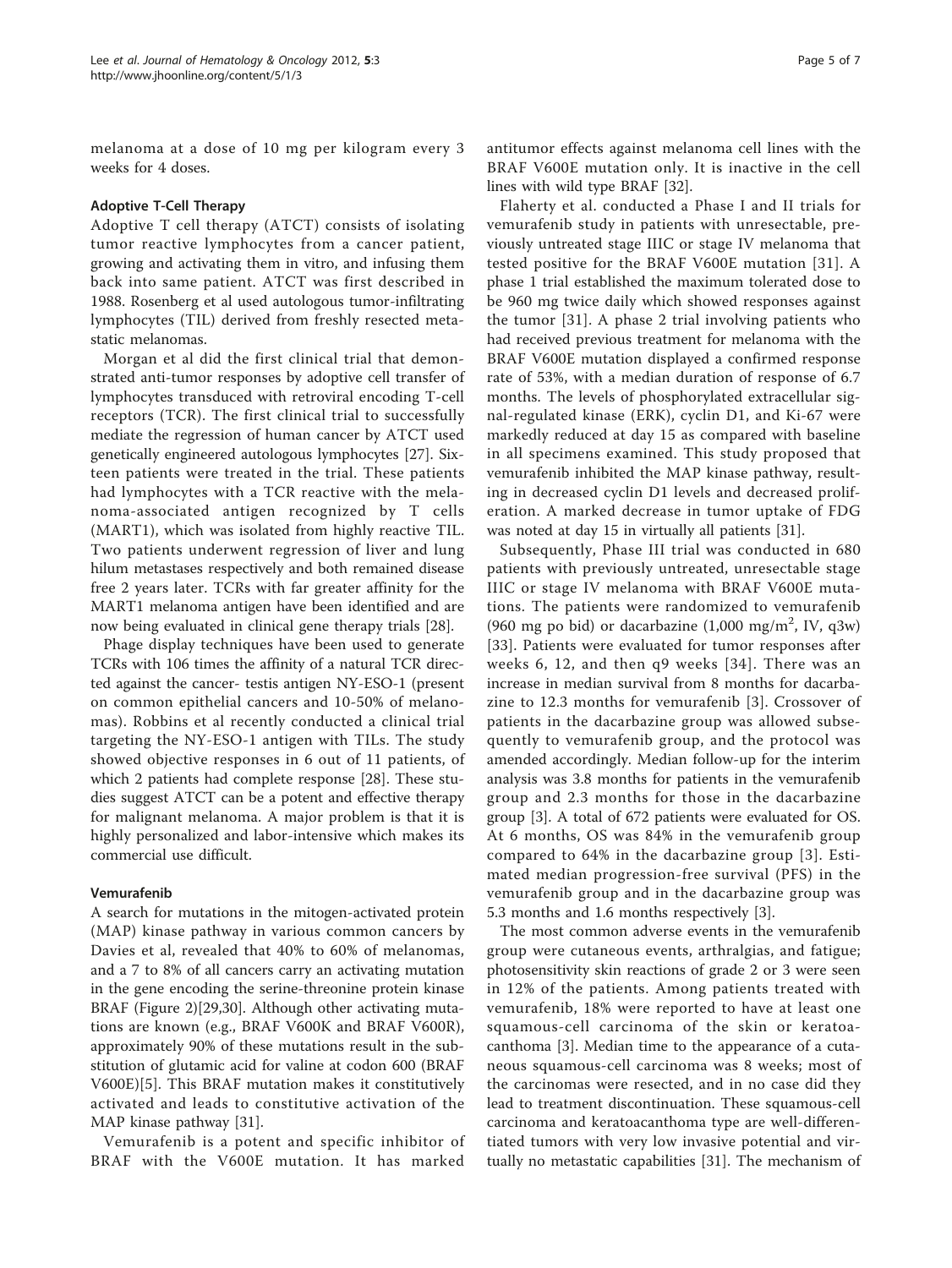<span id="page-5-0"></span>

the increase in cutaneous neoplasia associated with vemurafenib administration is unclear, but it is hypothesized to involve the activating effect of vemurafenib on pre-neoplastic cells in which wild-type BRAF is further primed by upstream pathway activation [[3](#page-6-0)].

Vemurafenib displayed a relative reduction of 63% in the risk of death and of 74% in the risk of tumor progression in untreated, unresectable stage IIIC or stage IV melanoma with the BRAF V600E mutation, in comparison with treatment with dacarbazine [[3\]](#page-6-0). Vemurafenib 960 mg, orally administered twice daily was approved by FDA in 2011 to treat patients with metastatic or unresectable melanoma.

# KIT Mutation

Melanomas present on mucosal membranes, acral skin (soles, palms, and nail bed), and on chronic sun-induced damage areas often do not have mutations within the genes of MAP kinase pathway such as BRAF and NRAS, which are commonly mutated in intermittent sunexposed areas. This raises the question of other aberrations in MAP kinase system. Curtin et al studied 102 patients with primary melanoma for DNA copy number aberrations specific to melanoma subtypes where mutations in BRAF and NRAS are infrequent. He found a narrow amplification on 4q12 and analyzed candidate genes within. Mutations and/or copy number of KIT were increased in 39% of mucosal, 36% of acral, and 28% of melanomas on chronically sun-damaged skin, but 0% on melanomas of non-chronic sun exposed skin [[35\]](#page-6-0).

KIT mutations are frequently found in gastrointestinal stromal tumors (GIST) and have been shown to be highly sensitive to imatinib, a tyrosine kinase inhibitor (TKI) targeting ABL, PDGF-R, and KIT, thus providing a potential for targeted therapy in patients with KIT mutations in melanoma. Two new TKI agents have also been approved [\[36\]](#page-6-0). The initial Phase II trials using imatinib showed no objective benefit and poor survival rate in patients with metastatic melanoma [[37](#page-6-0)].

More recently Carvajal et al conducted an open-label, phase 2 trial, with advanced unresectable melanoma with KIT alterations and amplifications. From this trial, 28 patients were administered with imatinib at a dose of 400 mg, twice daily. Two complete responses lasting 94 weeks and ongoing, 2 durable partial responses lasting 53 and 89 (ongoing) weeks, and 2 transient partial responses lasting 12 and 18 weeks among the 25 evaluable patients were observed. The overall durable response rate was 16%, with a median time to progression of 12 weeks, and a median overall survival of 46.3 weeks [[38](#page-6-0)]. There is a similar phase II study conducted in China by Guo et al. In this phase II trial, 43 patients with metastatic melanoma harboring c-KIT mutations were treated with imatinib at 400 mg daily until disease progression or intolerable toxicities with a median follow up of 12 months. It showed 10 patients (23.3%) displayed partial response and 13 patients (30.2%) had stable disease with 18 of 43 patients (41.9%) showing regression of tumor mass. Based on these data, imatinib has shown promising results as a therapeutic agent in metastatic melanoma patients with c-KIT mutations [[30\]](#page-6-0).

#### Conclusion and future directions

Pegylated interferon alpha-2b, vemurafenib and ipilimumab were approved for treatment of melanoma by Food and Drug Administration in the past year. Novel agents, including tyrosine kinase inhibitors and adoptive cellular therapy, are being explored. It is foreseeable that agents with novel mechanisms of action will be studied for this challenging malignancy [[39-41\]](#page-6-0).

#### Abbreviations

BRAF: serine/threonine protein kinase; SLNB: sentinel lymph node biopsy; IFNα: Interferon alfa; ECOG: eastern cooperative oncology group; DFS: disease free survival; OS: overall survival; FDA: food and drug administration; HDI: high dose interferon; MU: million units; LDI: low dose interferon; Obs: observations; RFS: relapse free survival; EORTC: European organization for research and treatment of cancer; PEG-IFN: pegylated interferon; DTIC: dacarbazine: IL-2: interleukin 2; CTLA: cytotoxic T lymphocyte antigen; HLA: human leukocyte antigen; ATCT: adoptive T cell therapy; TIL: tumor